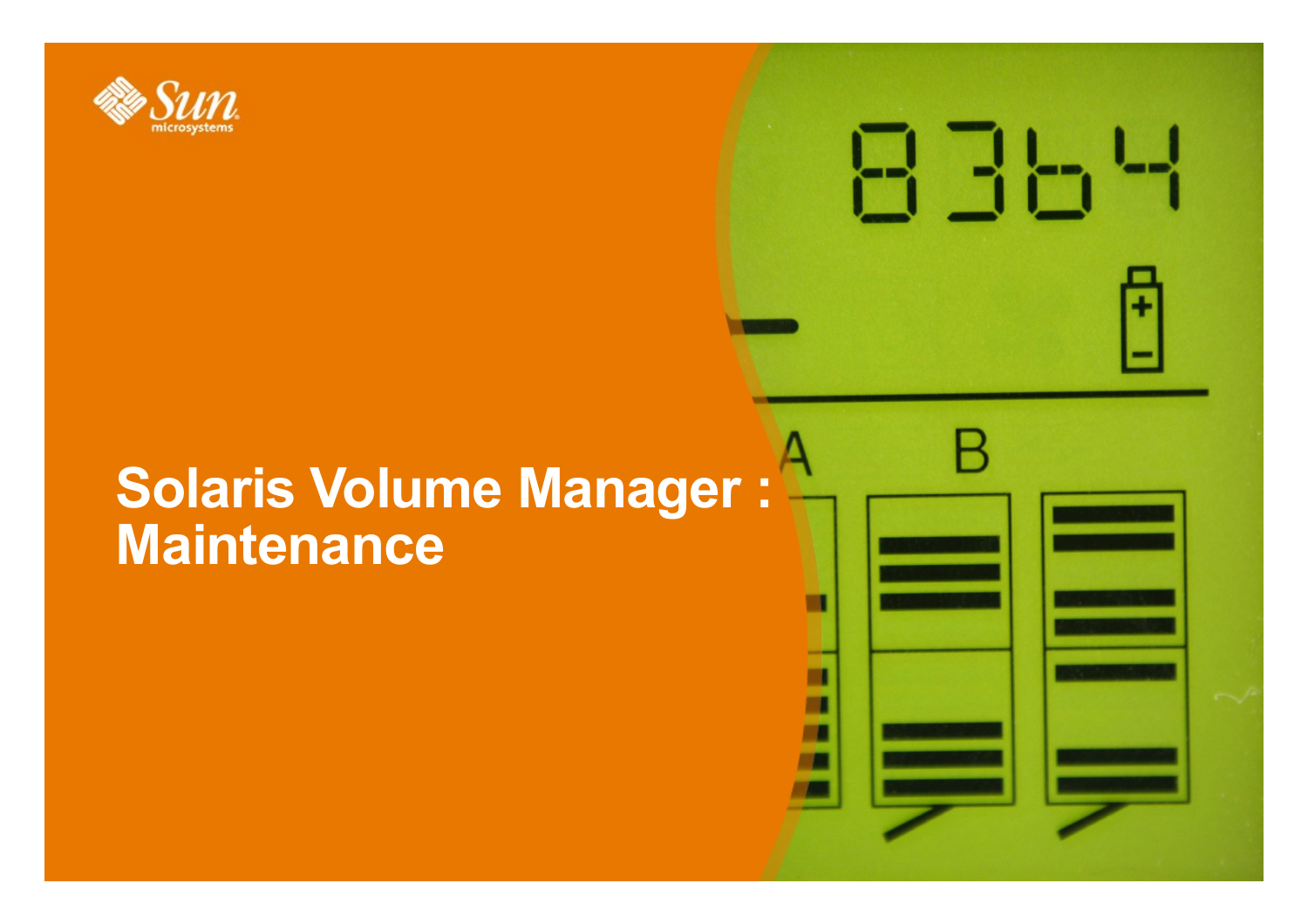

### **Solaris Volume Manager Maintenance**

- Device Resyncs
- Hotspares

- Metarecover command
- Metaparam command
- Emergency config rebuilding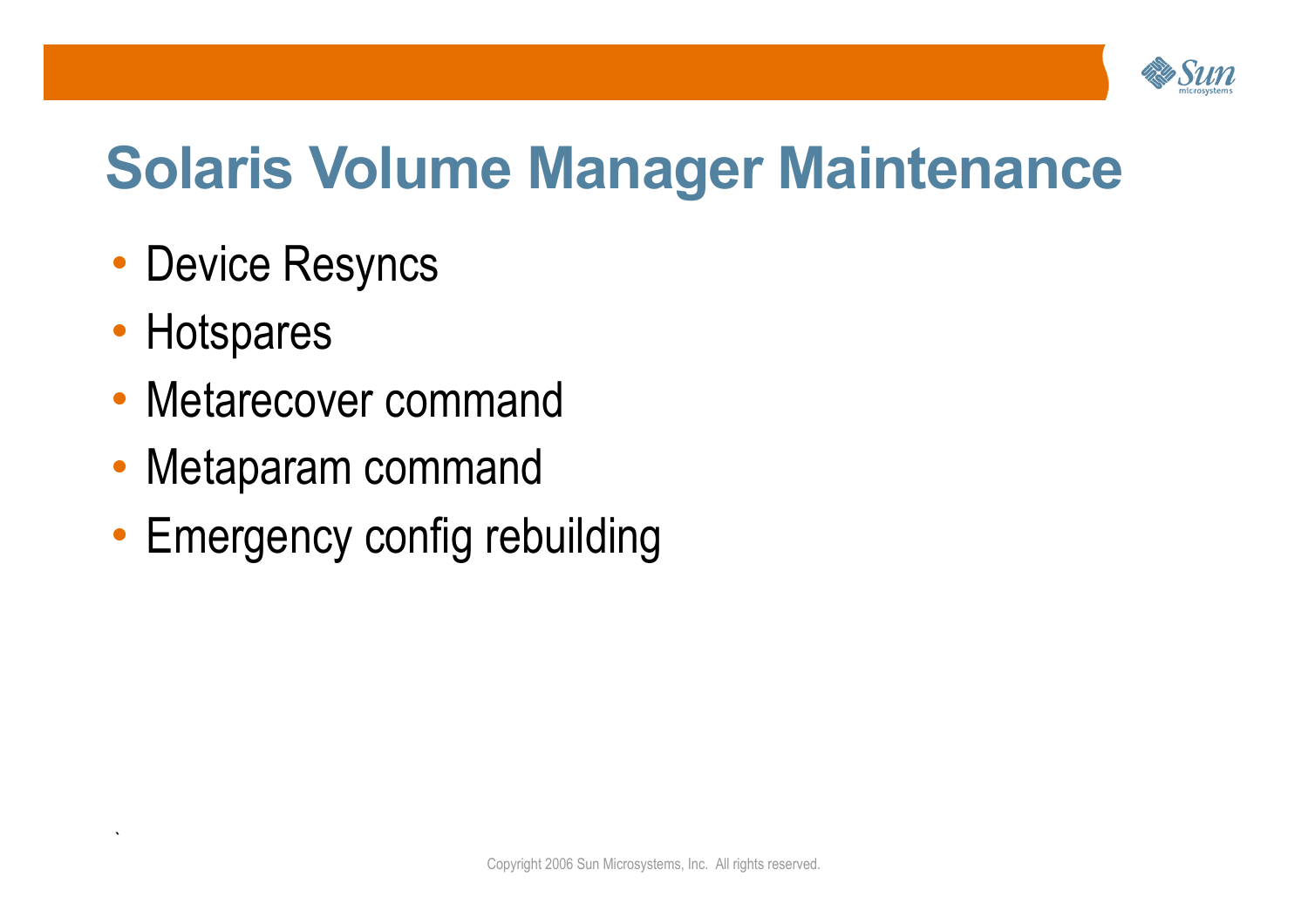

# **SVM Device Resyncs**

- Applies to mirrors only
	- > RAID-5's rebuild data from parity info
- Full resync
	- > Applied on metattach of new sub-mirror
	- > Complete copy of all data to new device
- Partial resync
	- > Applied to a replaced component
	- > Only copies data for that component
- Optimised resync
	- > Uses DRL to only copy changed regions

Copyright 2006 Sun Microsystems, Inc. All rights reserved.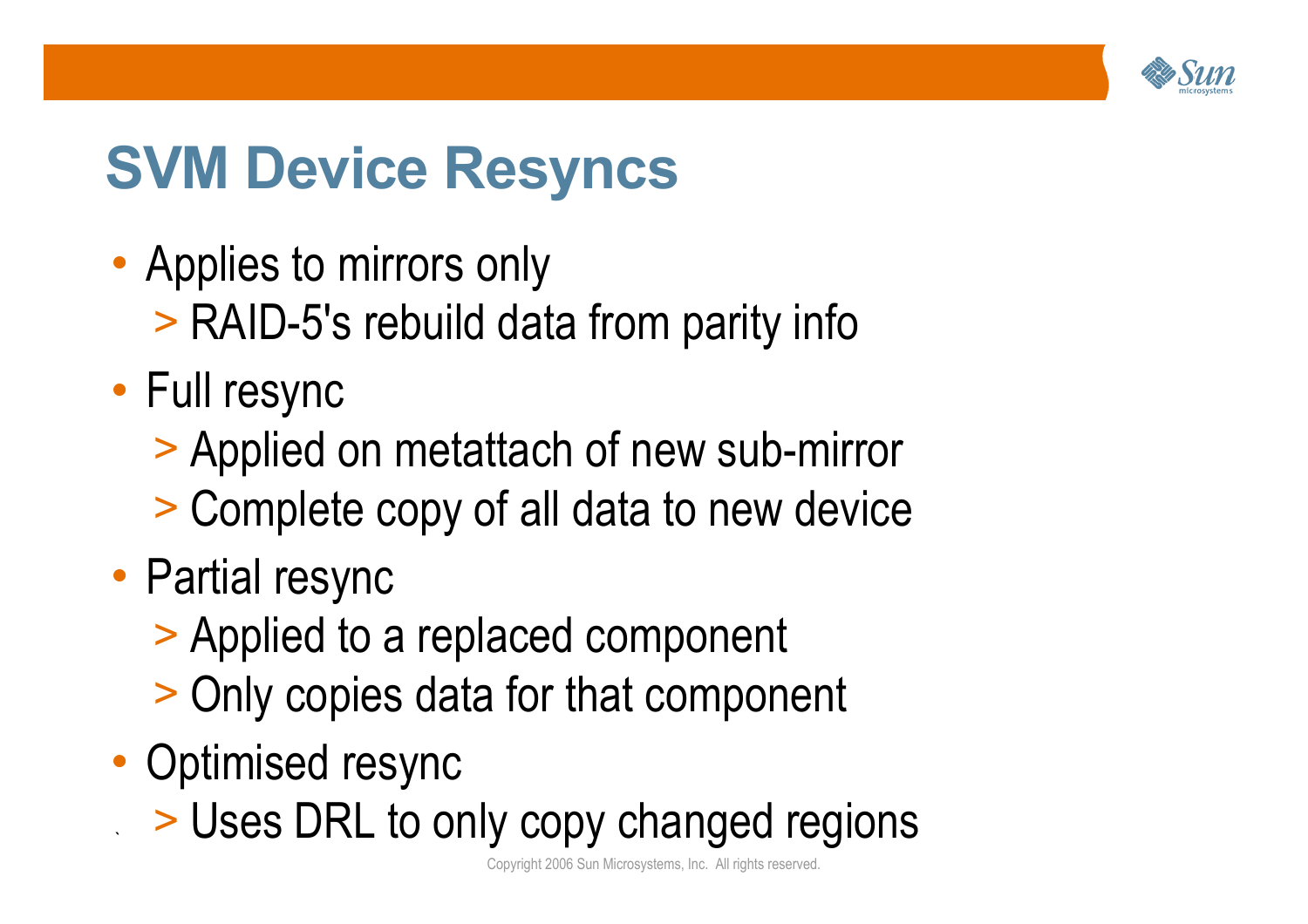

# **Dirty Region Logs**

- DRL applies to each sub-mirror
	- > Two copies, same data in each copy
- Tracks changes that need to be applied
- Do not record any user data only a bitmap
- Stored in the metadb's

`

- > Replicated and distributed automatically
- > Check location with "MD\_DEBUG=STAT metastat"

Regions which are dirty: 0% (blksize 16779 num 1001) Resync record[0]: 0 (/dev/dsk/c0t0d0s3 16 8192) Resync record[1]: 1 (/dev/dsk/c0t0d0s3 8208 8192)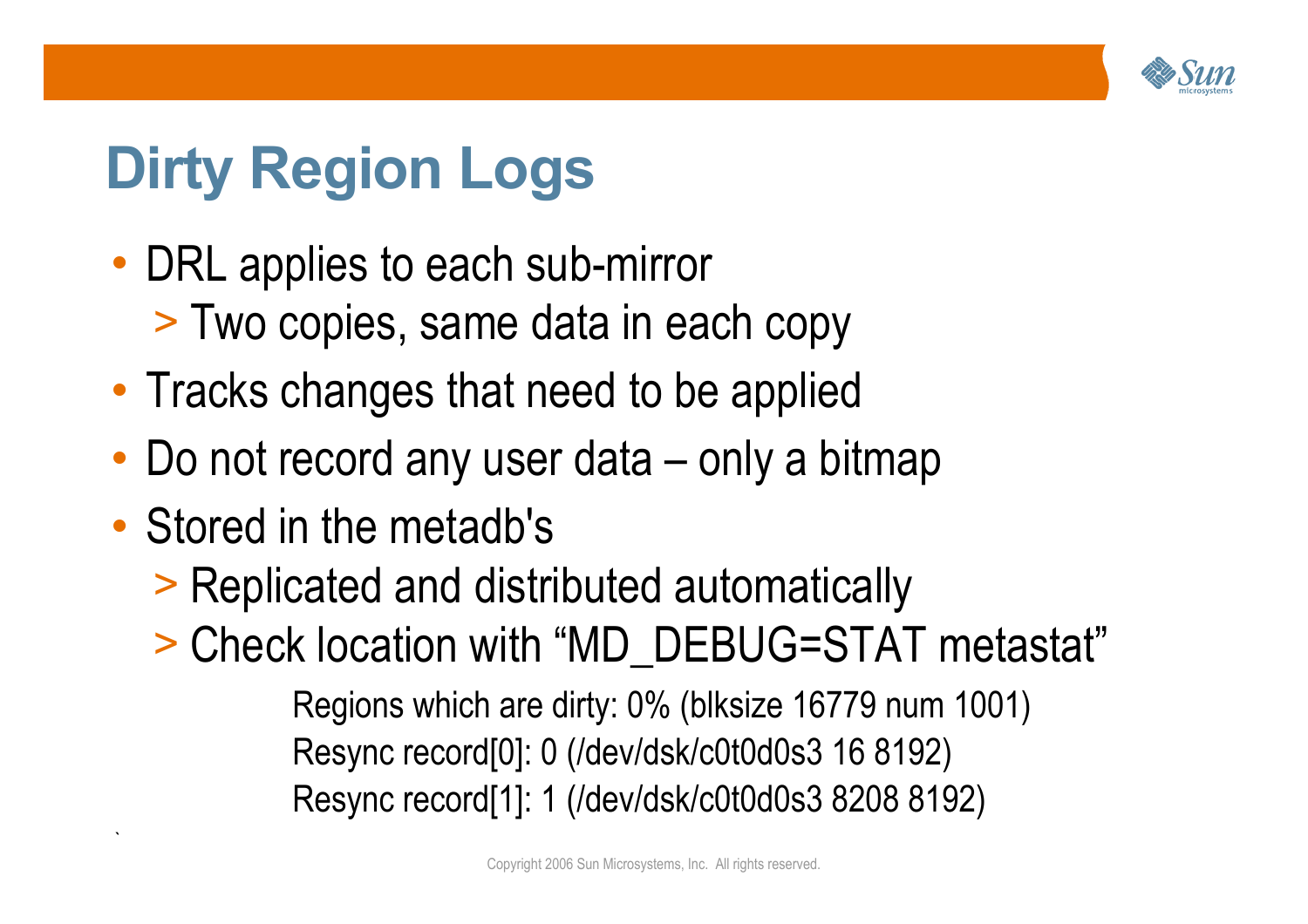

#### **Dirty Region Logs**

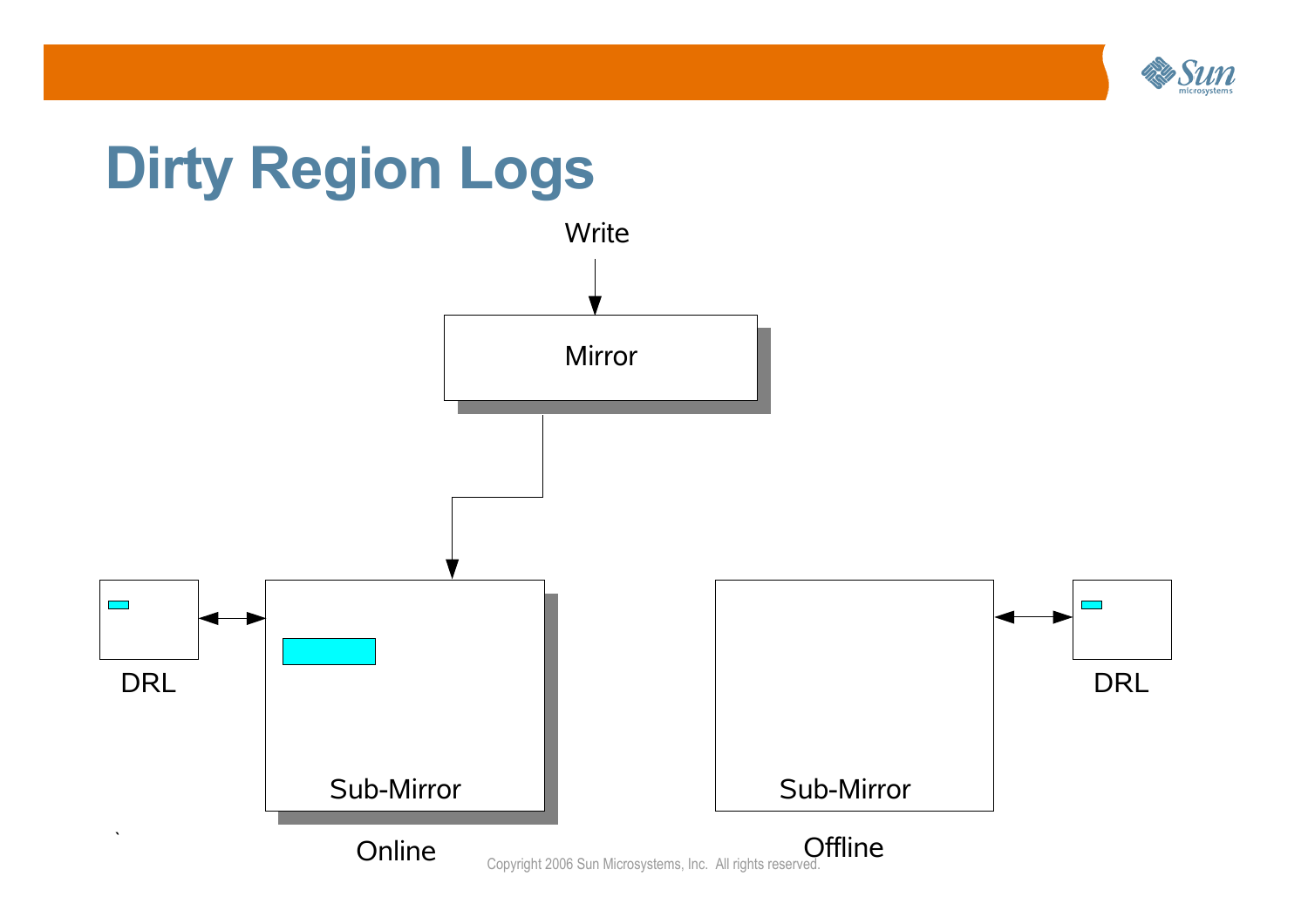

### **Hotspare Pools**

- Pools of devices that can be used to replace failed disks
- Only apply to RAID-5 or mirror metadevices
- Pools manually associated with devices
	- > Metainit -h

- > Metaparam -h
- Automatically inserted / removed from a metadevice
	- > On failure insert and resync / rebuild
	- > On metareplace remove and return to pool
- Size may be equal or greater than the failed device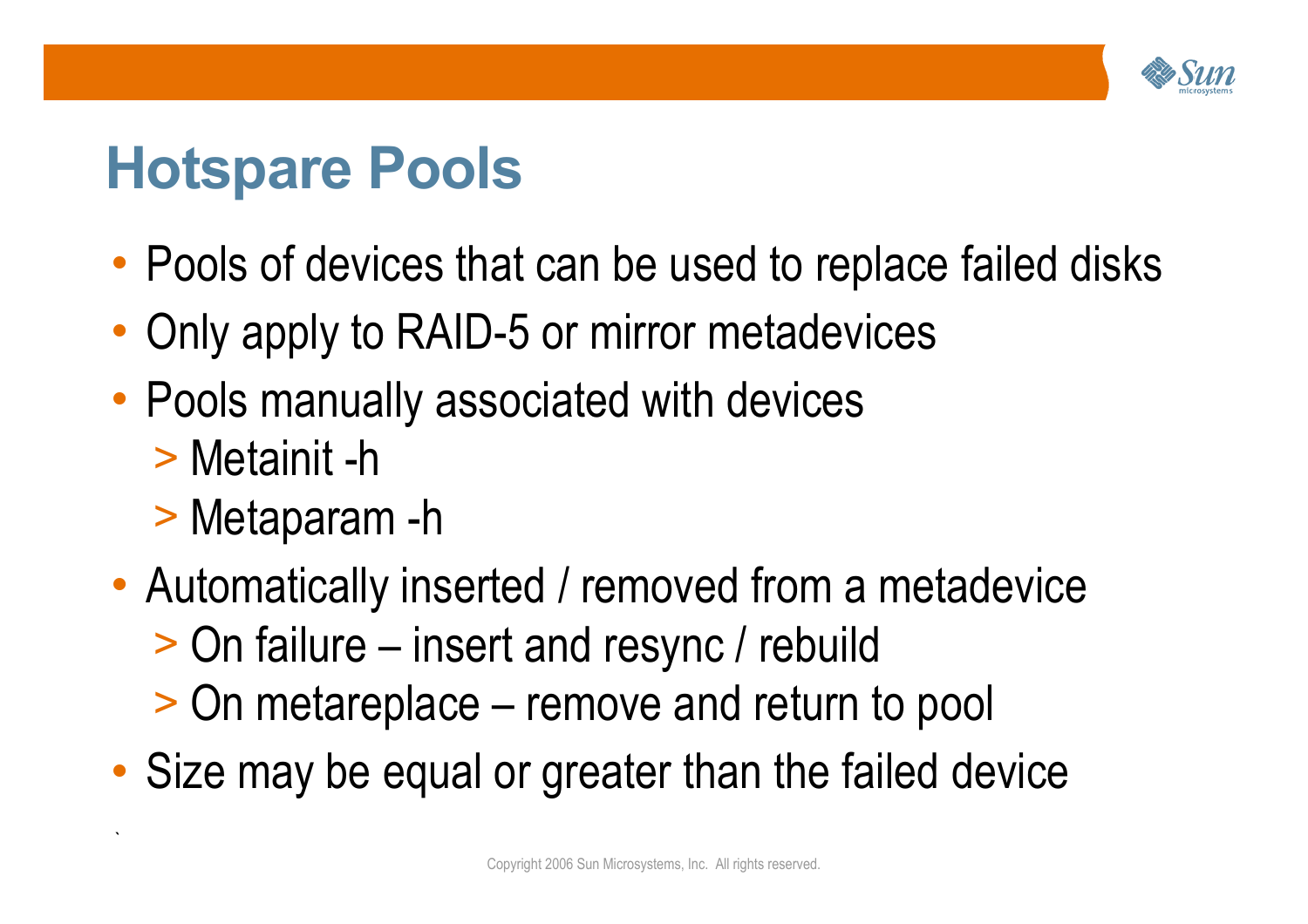

#### **Metarecover Command**

- Used to recover Soft Partitions
- Can either :

- > Scan a device for watermarks, recover SP's
- > Re-build watermarks from metadb data
- The only supported method to rebuild SP's > New watermark offsets can be changed in patches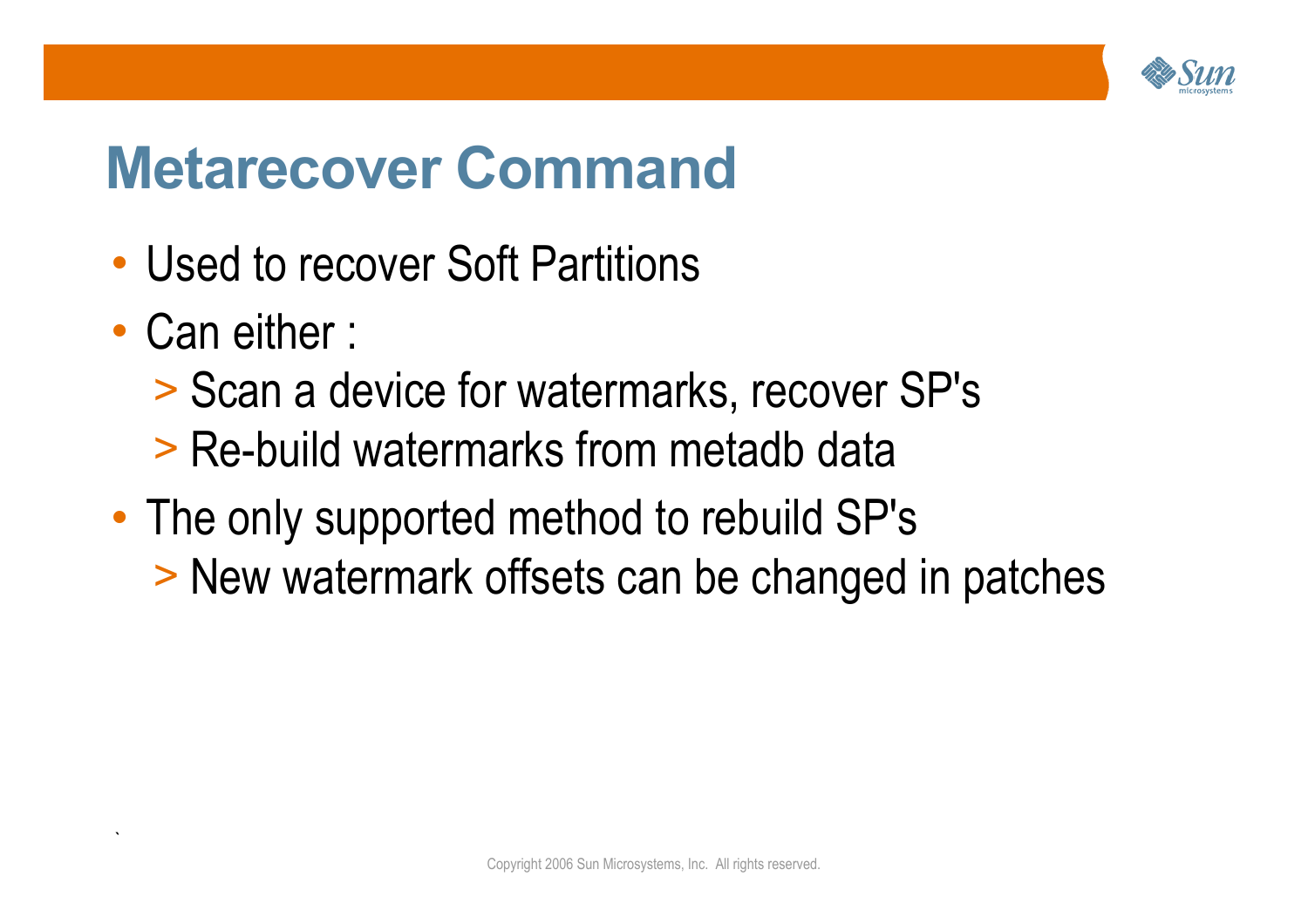

#### **Metaparam Command**

- Used to modify device parameters
- Specifically :
	- > Add / delete hot-spares
	- > Change sub-mirror resync order
	- > Change mirror read / write options
- Cannot :

`

> Change interlace values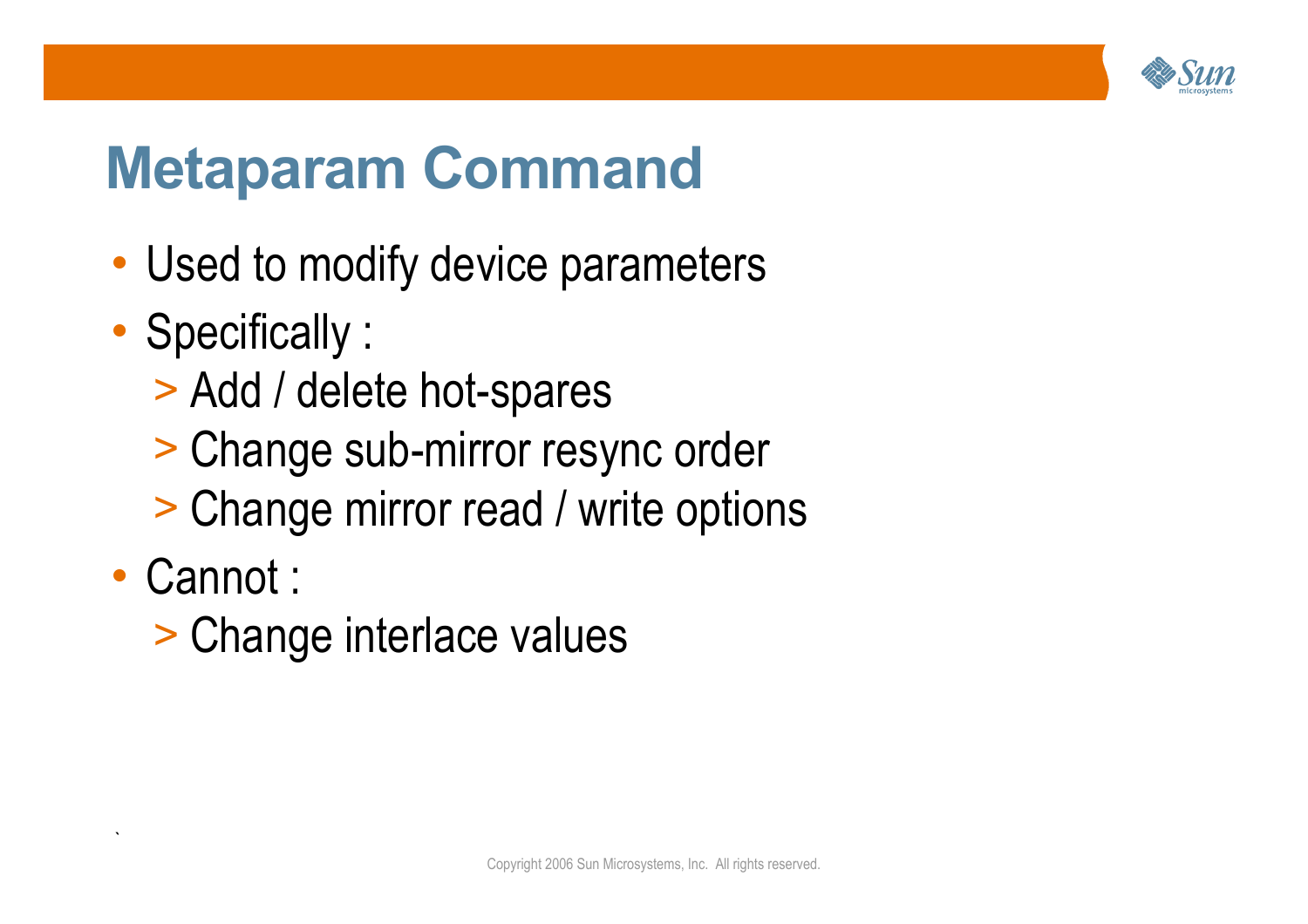

### **Configuration Re-Build**

- Configs can be re-built when all metadb's are lost
- Data remains on the disks, even when metadata is lost
- Can re-scan for metasets as well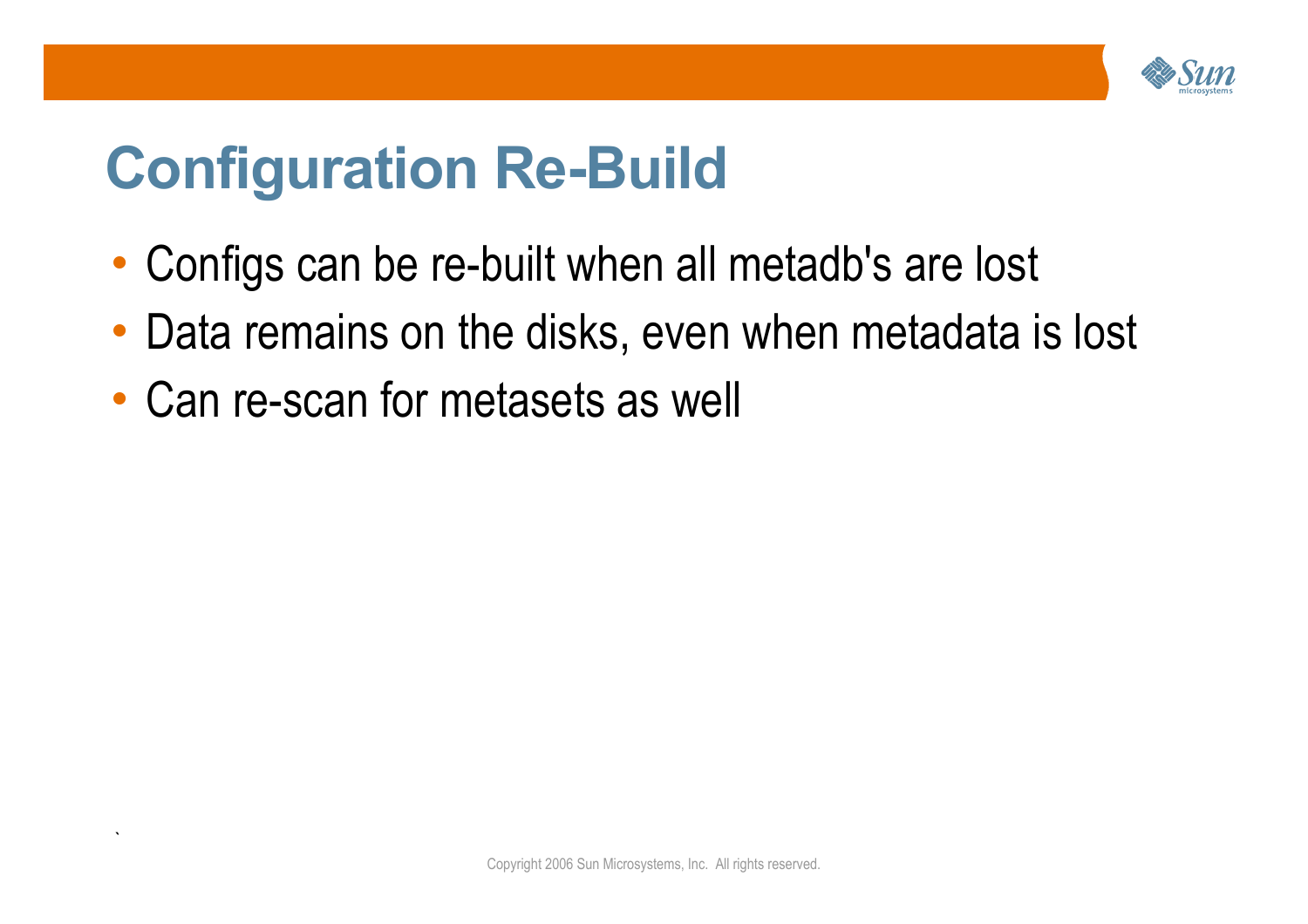

## **Configuration Re-Build**

- 1. Create new metadb's to replace lost / corrupted ones
- 2. Check /etc/lym/md.cf file
	- > Ensure that all local set devices are correct
	- > Ensure that any RAID-5 devices have '-k' flag
- 3. Copy md.cf to md.tab

- 4. Use metainit to re-create devices
- 5. Use metaimport to scan and import any metasets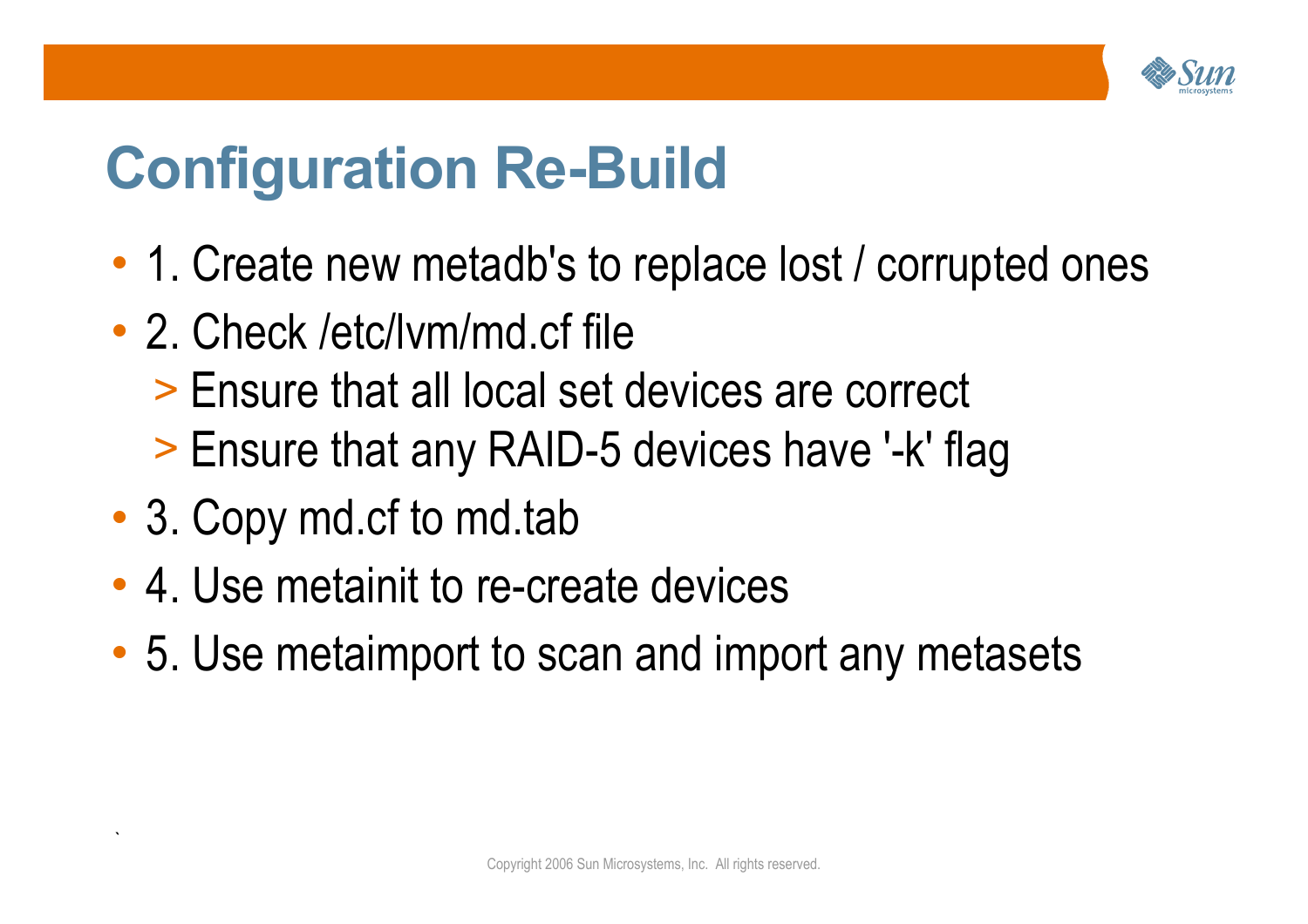

# **Re-Creating RAID-5 Devices**

• Metainit's '-k' flag required

- Normal metainit initialises RAID-5 devices
	- > Has to generate parity blocks
	- > Sets data blocks to zero to achieve this
	- > Will destroy any data on the disks
- '-k' flag blocks initialisation for re-creating devices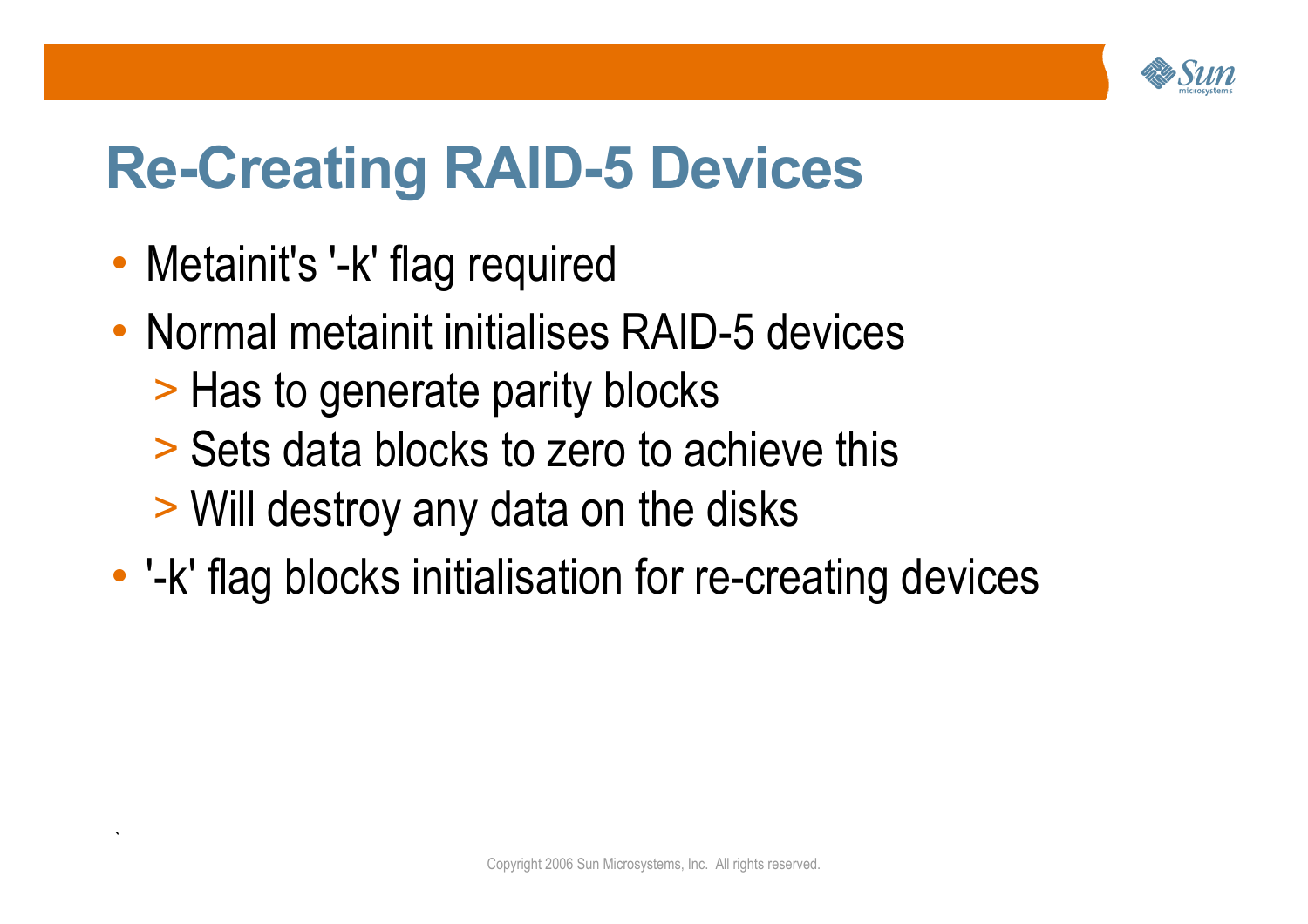

#### **Recovery Lab Exercises**

• Create a RAID-5, with a hot-spare

- Add some soft partitions to the RAID > Create a filesystem and add some test data
- Disable one component watch the recovery > Will need some I/O to show the failure
- Metareplace the component watch the hotspare
- Delete the metadb's and recover the config > Mount the SP's filesystem and check the test data